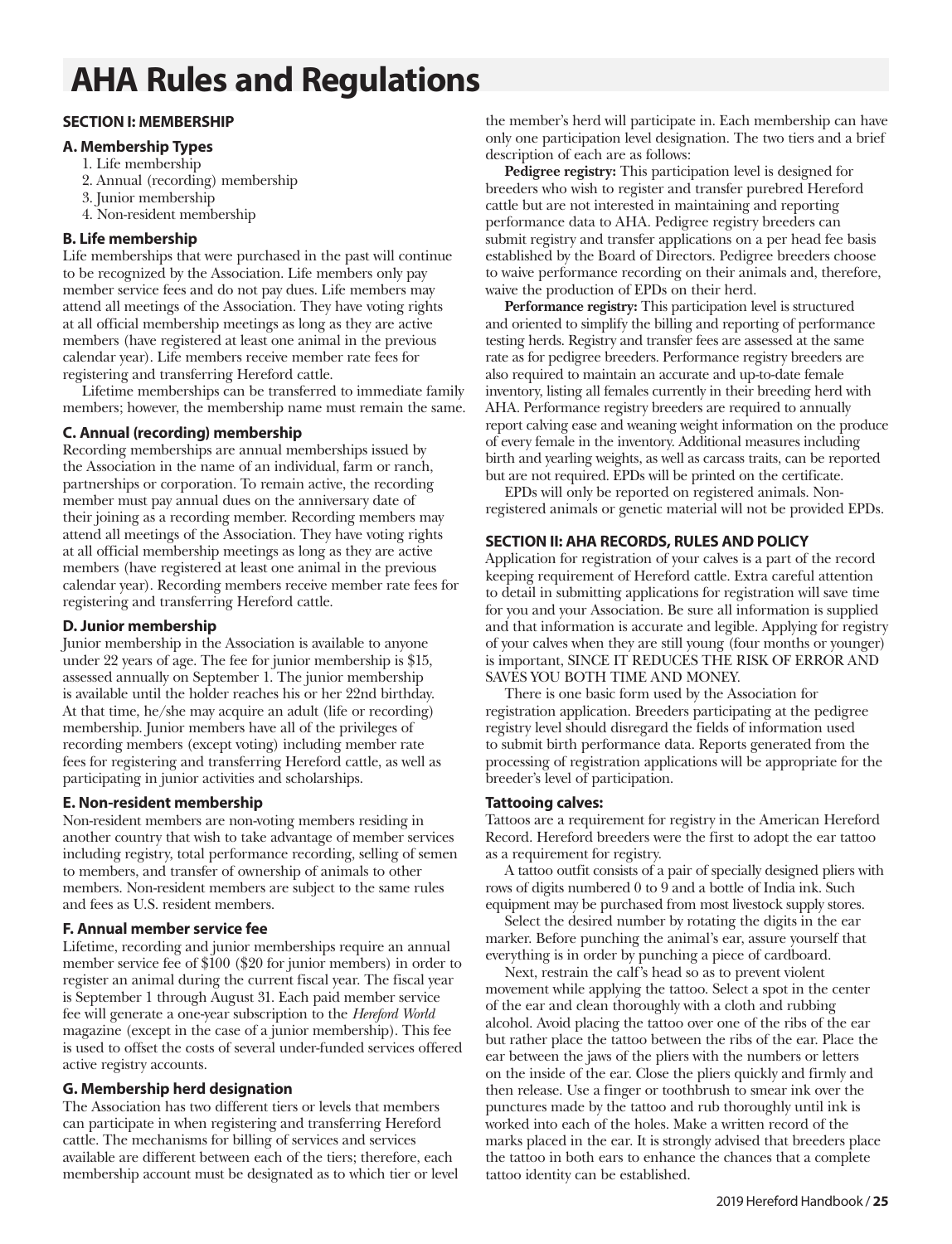**Herd Book of the American Hereford Association**

**Rule 1. OFFICIAL RECORD:** The official record of the Association shall be the American Hereford Record. Such record shall be maintained in the AHA office.

**Rule 2. HERD BOOK:** Entries in the American Hereford Record shall contain the registration number, name, sex, tattoo, date of birth, name and registry number of the sire and dam and the name of the breeder.

#### **SECTION III: REGISTRATIONS**

**Rule 1. PRIVILEGES OF REGISTRATION:** Applications for entry will only be accepted from members. Non-members must become members in order to register an animal.

**Rule 2. ELIGIBILITY:** To be eligible for entry in the American Hereford Record, an animal must be the offspring of registered parents, both of which have been previously recorded in the American Hereford Record. Both horned and polled Herefords are eligible for entry into the record.

Herefords registered in other associations (members of the World Hereford Council) can be entered in the American Hereford Record, thereby making their offspring eligible for registration.

**Rule 3. APPLICATION FOR ENTRY:** Application for entry should be made on the official application form (FORM 1) or through an official AHA approved electronic software system.

**Rule 4. AGE OF SIRE:** There is no minimum or maximum age specified for a Hereford sire or his progeny to be eligible for entry. However, applications indicating the sire was less than nine months of age at time of service will be questioned for accuracy.

**Rule 5. AGE OF DAM:** There is no minimum or maximum age specified for a Hereford dam or her progeny to be eligible for entry. However, applications indicating that the dam was less than nine months of age at time of conception will be questioned for accuracy.

**Rule 6. 283-DAY RULE:** A calf born less than 283 days after the birth of its dam's previous calf will be questioned. The breeder must then provide an explanation for the early delivery and a ruling will be made as to whether the entry will be allowed.

**Rule 7. 21-DAY RULE:** Females exposed to one bull must not be exposed to another bull in less than 21 days after such exposure. Avoiding double or multiple exposures will help provide positive identification of the service sire. Exposure to a second bull in less than 21 days might mean the correct service sire cannot be positively identified, requiring DNA typing of both sires, the dam and the calf.

#### **Rule 8. DNA TYPING:**

- **•** All Hereford bulls born after Jan. 1, 2011, are required to be DNA typed at the official AHA DNA laboratory before their progeny can be registered.
- **•** Whenever the eligibility for registration of any animal is in doubt because of uncertain or unknown parentage, DNA typing by the Association shall be required.

**Rule 9. MULTIPLE BIRTH:** Twins or other multiple birth calves are eligible for registration. The application for registry, however, should specify such at birth.

**Rule 10. TATTOO:** Calves must be tattooed before application for registry is made. Each breeder may devise his own plan or system of tattoo identification using either numbers or letters or a combination of both. Any marks other than numbers or letters, however, are not permitted — meaning brand marks, symbols, etc. cannot be used. Duplication of tattoos within your herd is strongly discouraged as tattoos are frequently used by breeders as a primary form of identification. Duplication can lead to much confusion for breeder and the Association office alike.

The tattoo in one ear shall be limited to a maximum of eight characters. If the tattoo should become illegible, the same marking shall be placed in a different area of the ear. No attempt shall be made to alter or over-imprint the old tattoo. The Association must be notified when an animal is retattooed.

**Rule 11. NAMING HEREFORDS:** It is the responsibility of the owner to select names for his cattle. The name must not be more than 30 spaces long, counting spaces between words. For example, PRINCE DOMINO ADVANCE JUNO 133 is exactly 30 spaces long. Brands, symbols and commas cannot be used. Avoid duplicating names as no two Herefords should be named the same. It is the breeder's responsibility to avoid using names and prefixes that are being used by other breeders. Names should be appropriate for the gender of the animal, and it is recommended that names reflect the line of breeding where possible. Embryo transfer calves will carry the designation embryo transfer (ET) at the end of their name, accounting for three spaces.

The Association reserves the right to change the name assigned to an animal on an application for registry if the name submitted is deemed to be inappropriate.

**Rule 12. CHANGING NAMES:** The name of a Hereford may be changed, provided the animal has no registered offspring. The name may be changed only once in the lifetime of an animal. All owners must agree to the name change in the case of a partnership owned animal. Letters must be submitted from the first and all current owners requesting the change of name along with the certificate and required fee.

# **Rule 13. JOINT OWNERSHIP (BREEDING INTEREST):**

No application for registration or transfer of an animal which shows more than four owners shall be accepted for entry in the American Hereford Record.

**Rule 14. DUPLICATE CERTIFICATES:** If original certificates are lost or destroyed, the owner may secure duplicates from the Association by providing the sex, registry number and tattoo of each animal. If the registry number is not available, the registration number of the dam, name of the person who registered the animal, and the sex, age and tattoo of the animal in question must be provided.

The fee for duplicate certificates for member and nonmembers is available from the AHA Records Department.

**Rule 15. CORRECTION OF CERTIFICATES:** It is recognized that occasionally errors are committed in registering cattle, and these should be corrected. If an error is discovered, it should be reported to the Association immediately and the incorrect certificate returned with a letter of explanation.

Corrections are made without charge if done within six months of the issue date or if the Association made the error. The fee for making corrections after the six-month period is available from the AHA Records Department.

**Rule 16. ARTIFICIAL SERVICE:** Calves may be registered that were produced through artificial insemination (AI) provided they comply with the rules governing AI as discussed in SECTION V: ARTIFICIAL INSEMINATION.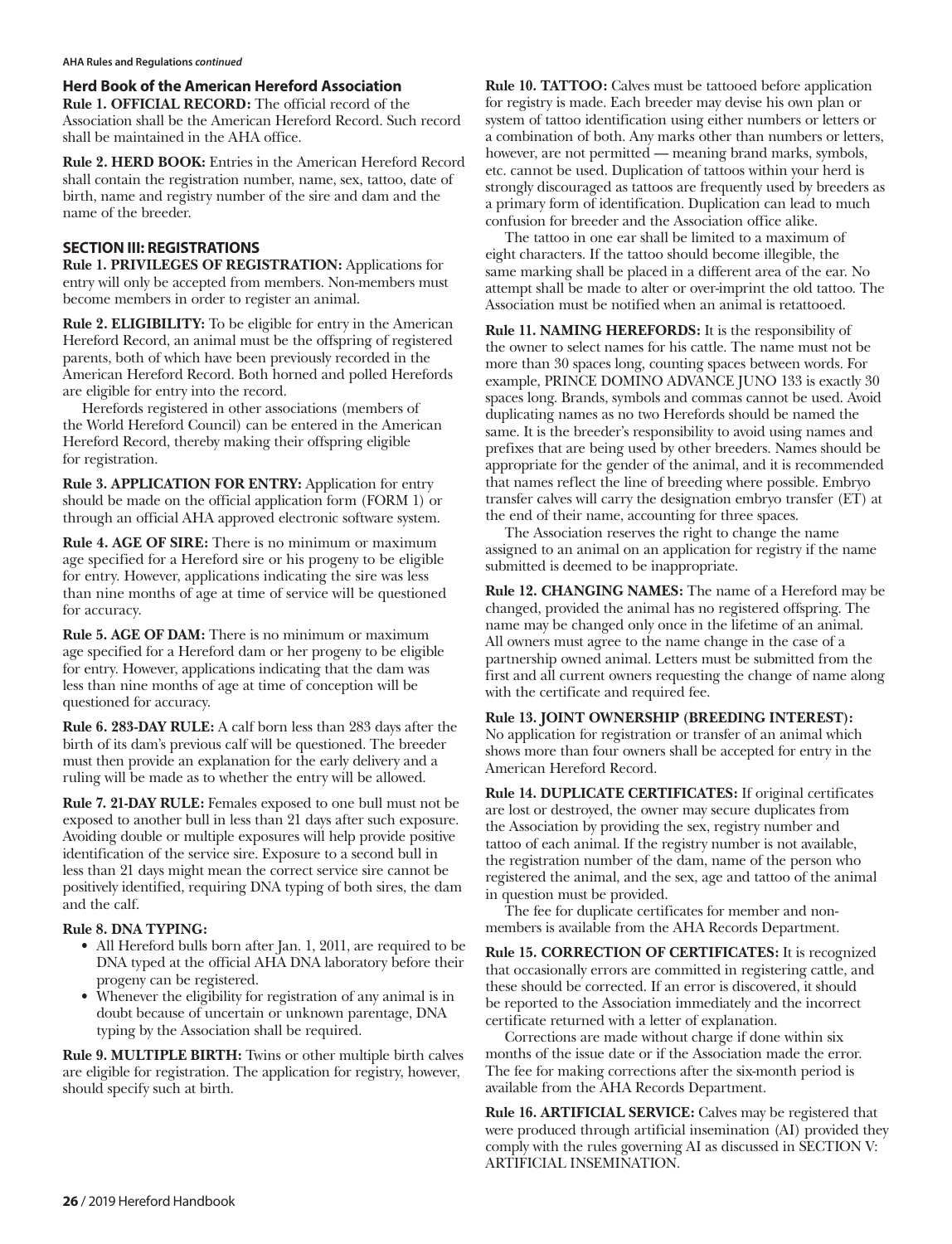#### **Rule 17. ELIGIBILITY FOR EMBRYO TRANSPLANT CALVES:**

Registration of offspring resulting from embryo transplant (ET) shall be made on an Application for Registration (Form 1). Certificates issued shall be designated by ET following the name of the calf. The name must be no longer than 30 characters long including the ET designation.

Registry of offspring resulting from ET may be implemented only after the following steps have been taken:

- **•** DNA profile of sire and donor dam must be recorded with the Association. DNA profile kits are available from the Association. The names and registry numbers of the animals to be tissue sampled must be supplied.
- **•** Non-Owner AI Certificates of Service must accompany the application for each calf when the sire is not in the same recorded ownership as the donor dam.

#### **Rule 17A. NEW EMBRYO TRANSFER POLICY:**

For ET calves there will no longer be an ET certificate required for registration. The new requirement for registering an ET calf will be the reporting of the recovery date of the embryo at the time of registry. ET calves will be charged an additional \$10 per head over and above the normal registry rate.

**Rule 18. LEASING HEREFORDS:** Herefords may be leased, provided a statement of lease is on file with the Association. If a lease statement is on file listing each animal being leased by name and registration number, the lessee can register calves sired by the bulls or produced by the cows as if he were the actual owner, provided there are no more than three owners already listed.

At the end of the lease period, unless extended, registration privileges revert back to the recorded owner.

In order to make this process more efficient and less confusing, the Association will adopt the following policies regarding leasing Hereford cattle:

- **•** The required information needed by the Association for leasing animals will be communicated using one consistent and common lease form to be used by all members wishing to participate in this type of practice. The lease form will contain only the required information for the Association's needs and is to be used expressly for that intent. The lease form should not be construed as a binding agreement between the lessor and lessee. The Association shall in no way be involved in or assume liability for the lease, terms of the lease of registered Herefords, or the passage of legal rights thereto.
- **•** All lease periods must include a beginning and ending date; no open-ended leases will be accepted.
- **•** All animals involved in the lease shall be included on the lease form(s) by their registration number and name.
- **•** The lease form must be submitted by the lessor with his/her signature.
- **•** Should the lessor and lessee agree to extend the lease, documented notification will be required in the Association's office should the birth dates of any calves being registered out of sire or dams involved in the lease not coincide with the time period of the lease.
- **•** If the lessor or lessee wishes to lease additional or different animals, then an additional lease form(s) should be completed with all required information and submitted by the lessor.

**Rule 19. IMPORTED HEREFORDS:** Herefords imported from another country must be recorded in the American Hereford Record if their calves are to be registered.

Registration of imported cattle must be accomplished within one year from the date of purchase of imported cattle. See section for the procedures for recording imported cattle or semen interests in bulls from another country.

#### **Rule 20. REGISTRATION OF HEREFORDS OVER TWO**

**YEARS OF AGE:** Application for registration of an animal received by the Association after two years from the date of birth shall be considered for registration only when accompanied by a written statement from the applicant setting forth the reason application was not submitted within the generally accepted registration period. These applications and required fees must be approved by the Board of Directors.

# **Rule 21. REGISTRATION FOR THE ESTATE OF A**

**DECEASED PERSON:** In the event of the death of one who normally would apply for registration of cattle, the Association requires there shall be filed in its office all documents necessary to prove the person requesting registration is legally authorized to do so.

**Rule 22. REGISTRATION BY AFFIDAVIT:** In case of neglect or refusal by the seller to register a calf sold at side of dam, registration may be approved by the Board of Directors on the basis of the facts furnished to substantiate the claim.

Each affidavit must be accompanied by proof of a sale and payment in full of the purchase price and evidence of whether the dam's breeding was natural or artificial.

**Rule 23. REGISTRATION ACCURACY:** Accurately kept private records are essential, and in any case where an application is regarded as questionable, the burden of the proof with regard to same shall belong to the applicant, who must sustain his claims by a preponderance of evidence.

Whenever the accuracy of data contained in an application to register an animal is challenged, the matter may be referred to the Board of Directors for investigation.

**Rule 24. MISREPRESENTATION OR FRAUD:** If an animal's registration has been obtained through misrepresentation or fraud, or if the date of birth, tattoo number, sire, dam or service information or any other fact regarding the animal has been misrepresented, the Board of Directors or the Executive Committee of the Board may take such actions and impose such sanctions as it deems necessary.

#### **SECTION IV: TRANSFER OF REGISTRATIONS**

Rule 1. RESPONSIBILITY: It is the responsibility of the seller of registered Herefords to execute properly the official transfer of ownership to the buyer. Every change of ownership of an animal used for breeding purposes must be recorded by official transfer on the American Hereford Record.

No entry on the face of the certificate of registry shall be made except in the office of the Association and any unauthorized entry shall render a certificate null and void, subject to issuance of a replacement certificate at an additional fee.

**Rule 2. IDENTIFICATION:** It shall be the duty of the seller, before offering a registered Hereford for sale or applying for transfer, to verify that the animal carries legible tattoo marks matching those entered on its certificate.

**Rule 3. APPLICATION FOR TRANSFER:** Application for transfer shall be made either electronically through AHA's online service or in hard copy form on the reverse side of the registration certificate and signed by the seller or an authorized agent. The application should be legibly completed and must specify name and location of the buyer and date of delivery. For bred females, service information is also required.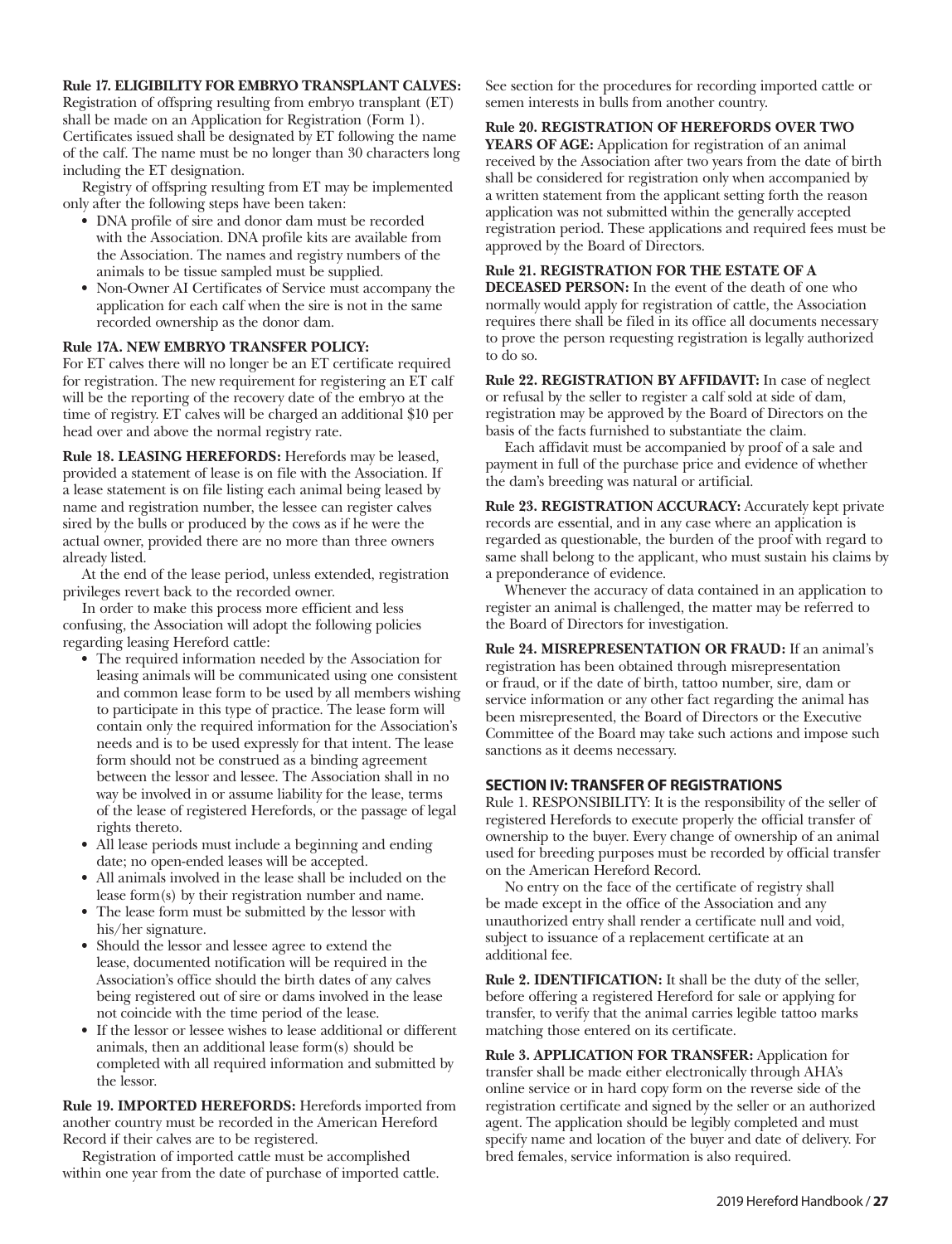#### **AHA Rules and Regulations** *continued*

**Rule 4. COWS WITH CALF AT SIDE:** When a cow is transferred with a calf at side, the calf must first be registered to the individual, partnership or corporation in whose name the cow was registered on the date of birth of the calf. A separate transfer of the calf is then required to the new owner. This is often referred to as a "transfer on entry." (See backside of registration application.)

## **Rule 5. CALF TRANSFERRED AT TIME OF**

**REGISTRATION:** As described above, a calf must first be registered in the membership name of the dam's owner at the time of birth. Then a separate transfer to the new owner is required.

**Rule 6. TRANSFER BY AFFIDAVIT:** In the event of neglect or refusal by the seller to apply for transfer of registration, transfer may be recorded if approved by a majority of the Board of Directors on the basis of the facts furnished to substantiate the claim. Each affidavit must be accompanied by proof of sale and payment in full of the purchase price of the animal.

**Rule 7. TRANSFERS CONSIGNED TO PUBLIC SALE:** Sale managers or their representatives may fill in the buyer's name on the application for transfer of animals consigned to public sales, and if authorized by the consignor, sign such transfers in his stead. Such applications must indicate the name of the sale manager or agent representing the consignor. Applications executed under this rule are subject to Rule 12 of this section.

**Rule 8. TRANSFER FROM THE ESTATE OF A DECEASED PERSON:** In the event of the death of the owner of Hereford cattle, the Association requires that there should be filed in its office, documents showing the person requesting transfer is legally authorized and entitled to request such transfer. Applications executed under this rule are also subject to Rule 13 of this section.

**Rule 9. TRANSFER OF EXPORTED ANIMALS:** Application for transfer of an animal exported to another country shall be made with a regular Transfer Application.

**Rule 10. RESPONSIBILITY OF LEGAL TITLE:** A transfer of registration on the records of the American Hereford Association is not to be construed as the conveyance of legal title by the Association. The Association shall in no way be involved in or assume liability for the purchase, sale or terms of the sale of registered Herefords or the passage of legal title thereto.

**Rule 11. JOINTLY OWNED ANIMALS:** No animal shall be transferred to more than four owners of record at any one time. A "syndicate" or similar type entity consisting of one or more individuals, firms, etc. may be listed as one or more of the four designated owners of record.

**Rule 12. MISREPRESENTATION OR FRAUD:** If an animal's registration has been transferred through misrepresentation or fraud, the Board of Directors or the Executive Committee of the Board may take such actions and impose such sanctions as it deems appropriate as provided in Article IX of the Bylaws, including, without limitation, suspension of the animal's registration and any registrations of descendants of such animal and refusals of the Association to receive subsequent application of any kind from any person implicated in the misrepresentation or fraud.

**Rule 13. AUTHORIZED SIGNATURE:** A certificate of registry does not establish legal ownership of cattle but simply reflects the name in which cattle are registered on the books of the Association. The Association will usually make any requested change or transfer of cattle registration upon the

presentation, to the Association, of the Registry Certificate covering the cattle and purporting to be signed with the name in which the Registry Certificate is issued. Due to the large number of transfers, it is impractical for the Association to verify signatures or require proof that the person signing the Registry Certificate and requesting change or transfer is in fact authorized to do so. Accordingly, a Registry Certificate should be kept in a safe place to insure against its falling into the hands of an unauthorized person who could then cause change or transfer of registration on the Association's books and the issuance of a new Registry Certificate.

If the Association receives conflicting instructions regarding any change or transfer of registration, the Association will, unless restrained by appropriate court order, honor the request of the person presenting the appropriate Registry Certificate.

## **SECTION V: ARTIFICIAL INSEMINATION**

**Rule 1. DNA PROFILING:** All bulls used in an artificial insemination program must be DNA profiled and a record of their DNA profile must be filed with the Association before calves sired artificially by such bulls shall be eligible for registration or before Non-Owner AI Certificates may be purchased. The official policy of the Association is to use DNA only for parentage verification as of December 2002.

**Rule 2. AI BULL PERMIT:** The breeder using a bull for artificial breeding purposes must have received an AI bull permit issued by the Association. The Association must have on file a DNA profile report for the bull and his parents before the AI bull permit will be issued.

**Rule 3. DEATH OF BULLS:** Calves conceived after the death of a bull shall be eligible for registration under the same conditions and provisions governing the eligibility of calves conceived by AI. The Association may request that calves sired by deceased bulls be parentage verified. Ownership of a deceased bull may be transferred if they are AI permitted.

**Rule 4. LABELING OF SEMEN:** Semen must be properly identified by name and registration number of the bull and the date of collection. Unlabeled or mislabeled semen should not be used to produce calves for registration in the American Hereford Record. It shall be the responsibility of the owner of record or each co-owner of record of a bull used artificially to require each person or organization collecting, processing and freezing semen to identify the semen before freezing.

**Rule 5. WITHIN HERD USE:** No Non-Owner AI Certificates of Service are required to register the resulting offspring when both cow and bull are in the same recorded ownership. When the cow and bull are not in the same recorded ownership, Rule 6 below applies.

**Rule 6. OUT-OF-HERD CALVES BY NON-OWNED SIRES:** All sires used in AI service must be DNA profiled. Bulls that are DNA profiled after January 1, 1986, must also have both parents' DNA profiles on file with AHA to qualify for Non-Owner AI Certificates. A DNA profile may be obtained by sending the appropriate hair samples to AHA's official DNA lab for processing. DNA profiles from eligible animals, which originate in the official DNA lab of other Hereford associations, will be accepted for processing by AHA. Those sires for which a parent is not available for DNA profiling may only be used for AI service in the herds of the recorded owners, unless such bulls qualify for analysis to provide a derived type for the dead parent. (Contact AHA for further information on this special ruling.)

The following requirements shall apply to register calves conceived artificially when the recorded owner of the female is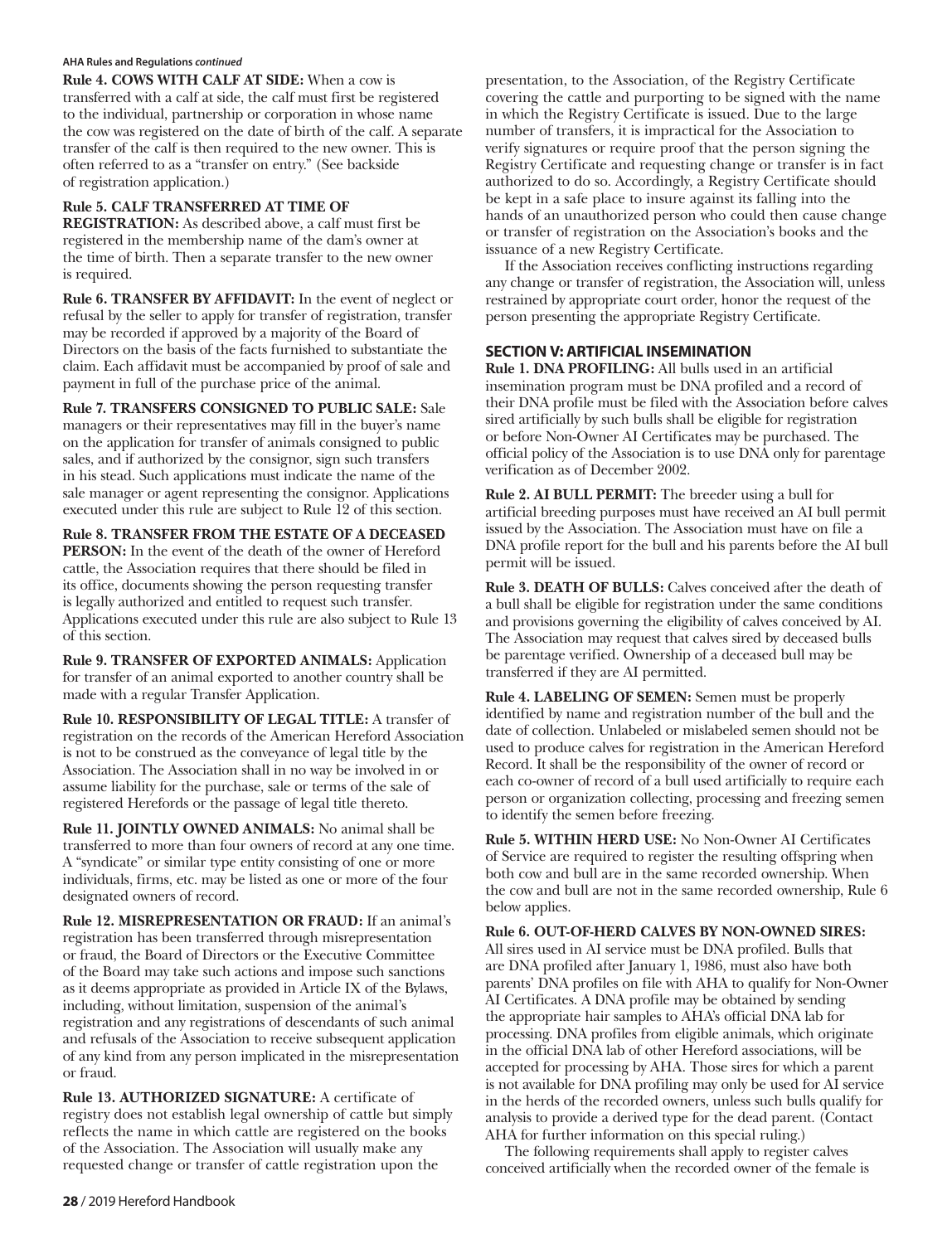not the recorded owner or one of the recorded owners of the sire at the time of conception:

## **Option A:**

- **•** A bull may enter the Non-Owner AI Sire Program, which allows the owner(s) of a bull to sell semen without the need of an AI certificate for registration of the offspring of the bull. Calves born on or after December 1, 2006, are eligible for registry under this program.
- **•** For a bull to be entered into this program, an agreement must be signed by all owners of the bull and kept on file at the AHA. If the bull is owned by a syndicate, the owners listed on the certificate will need to sign the agreement along with the designated representative of the syndicate.
- **•** For a bull to be entered into this program, he must have an AI permit issued (see Rule 2).
- **•** There is a one-time fee of \$100 to enter a bull into this program. Once a bull is entered into the program, he will not be allowed to switch back to the certificate program (Option B).

## **Option B:**

- **•** The breeder (recorded owner of the female at time of conception) must obtain a Non-Owner AI Certificate of Service for each calf to be recorded from the individual or firm supplying the semen and such certificates must accompany the application for registration of the resulting offspring.
- **•** The recorded owner of the bull from which the semen was sold is obligated to supply the number of Non-Owner AI Certificates of Service contracted for at the time the semen was purchased.
- **•** Non-Owner AI Certificates of Service may be obtained from the Association by active members of the Association who are the recorded owner or co-owners of the bull at a fee established by the Board of Directors.It is the responsibility of the owner of the dam at the time of service to complete the Non-Owner AI Certificate of Service.

**Rule 7. LIMITATIONS:** The Board may cancel the Non-Owner AI Permit for any bull which has been scientifically documented as being a carrier of a deleterious gene which produces an economically important genetic defect in his calves.

**Rule 8. LIMITATIONS:** The Board may restrict or limit the number of Non-Owner AI Certificates for an individual bull if, in the judgement of the Board and based on scientific information, such bull is being used so excessively as to cause irreparable damage to the breed's genetic base.

#### **Rule 9. NON-OWNER SEMEN CERTIFICATE ALLOCATION FOR MULTI-OWNER SIRES:** To obtain AI

Certificates from a multi-owned sire, one must be a recorded owner or co-owner of the sire. Certificates will be issued on request to any recorded owner. Contractual agreements regarding certificate privileges among multi-owners are the responsibility of those owners.

In the instance where a recorded owner of the sire is a multi-owner group, it is the responsibility of the owner group's designated spokesman to handle the distribution of non-owner AI semen certificates. Individual members of the multi-owner group, not otherwise recorded as one of the four recorded owners of record of the sire, will be required to secure Non-Owner AI Certificates of Service from a recorded owner in order to register offspring of the sire from their recorded dams.

The American Hereford Association (AHA) will provide a service whereby an AHA member can participate in a "Breeding Share Agreement" for bulls. When members participate in a

"Breeding Share Agreement," they can be individually invoiced for AI certificates when calves are registered.

#### **Rule 10. SEMEN DONATIONS TO COLLEGES AND**

**UNIVERSITIES:** The Association will make donated AI Certificates of Service available for use by colleges or universities when a breeder makes a donation of semen from a qualified bull. The semen certificates will be issued to the college or university at no cost to the breeder. The following rules must be complied with:

- **•** The semen must be a donation to the college or university.
- **•** The breeder must apply for the donation certificates in the form of a letter to AHA indicating the institution to which the donation is made.
- **•** The bull must qualify under the current rules for Non-Owner AI Certificates of Service.
- **•** The certificates and semen must be used by the institution that received the donation. Applications for registry from any other party will not be accepted.
- **•** Upon approval by the Association, donated AI Certificates of Service will be issued directly to the college or university.

**Rule 11. LIABILITY:** The issuance of Non-Owner AI Certificates of Service by the Association should in no way be construed as guaranteeing conception or that the resulting calf shall be eligible for registration. There shall be no refunding of fees paid to the Association for these certificates.

## **SECTION VI: IMPORTING OF REGISTERED HEREFORDS**

**Rule 1. EXPORT CERTIFICATE:** Registration of an animal originally recorded in the Herd Book of a member of the World Hereford Council shall be accepted only if a registry certificate is issued by the recognized registry organization of the country of origin.

**Rule 2. APPLICATION FOR REGISTRATION:** Registration may be applied for within one year by the breeder importing an animal originally recorded in the Herd Book of another member of the World Hereford Council and whose name appears as purchaser on the export certificate. The registry fee must accompany the request for registration.

#### **Rule 3. REGISTRATION OF CALVES IMPORTED IN DAM:**

If a cow was bred prior to importation and a record of service does not appear on the export certificate, the owner of the sire on the date of service must certify to the particulars of service through the recognized registry organization of the country of origin.

When the imported cow was bred by artificial insemination, there must be on file with the recognized registry organization in the county of origin a blood type or DNA profile of the service sire.

When the imported dam was bred artificially by a bull owned by a breeder in the U.S. and where no semen interest is owned by the breeder in the exporting country, a Non-Owner AI Certificate of Service must accompany the application for registry of the resulting progeny.

#### **Rule 4. REGISTRATION OF CALVES IMPORTED AT**

**SIDE:** Registration of a calf imported at side of its dam shall be accepted only if the calf is also registered in the same recognized registry organization and a registry certificate has been received by the American Hereford Association (AHA).

**Rule 5. SEMEN INTEREST IN A BULL DOMICILED IN A FOREIGN COUNTRY:** To use semen or to sell Non-Owner AI Certificates of Service, the bull must be recorded in the American Hereford Record by a member (either a member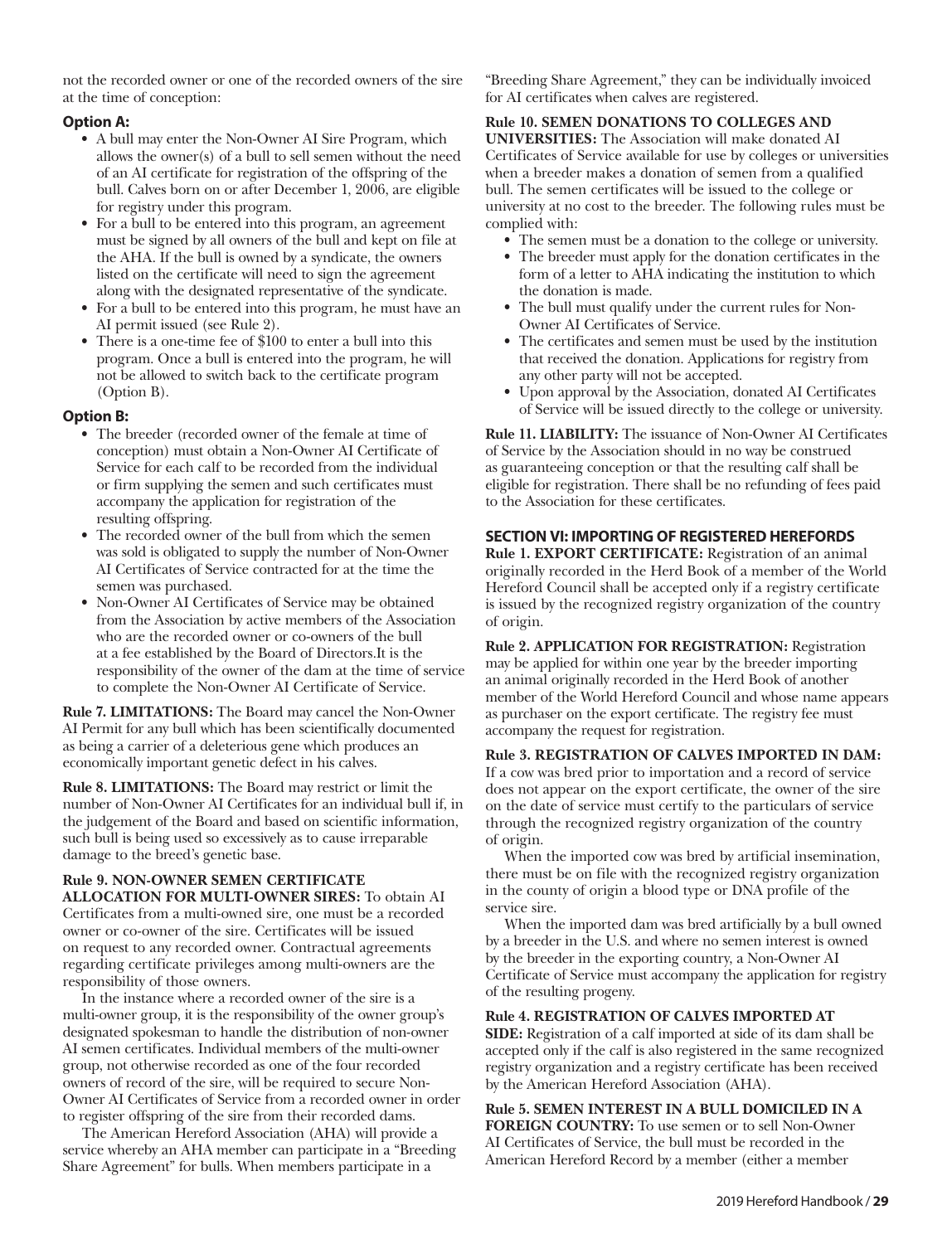#### **AHA Rules and Regulations** *continued*

residing in the U.S. or non-resident dues paying member) of the American Hereford Association. All DNA profile rules apply.

#### **Rule 6. REGISTRATION OF CALVES RESULTING FROM EGGS IMPORTED FROM A FOREIGN COUNTRY** will require a DNA profile match of the subject animal, the sire and the dam on file with the Association.

## **SECTION VII: DNA PROFILING**

**Rule 1. DNA PROFILING:** Over a period of years a vast amount of technical information has become available and DNA profiling is now a useful tool for Association members. DNA has been proven to be more accurate than blood type in proving parentage.

Applying for the DNA profile of an animal requires a request to AHA for a DNA profile kit for each animal to be tested. The request must include the name and registry number of the animal to be tested.

The kit will contain all the necessary instructions for securing a hair sample and the shipping instructions to send the sample to the designated AHA laboratory. Hair is the tissue sample of choice for the DNA profile. When pulling hair, it is best to pull at least 80 hairs from a clean area above the switch. The hair must have a visible follicle attached at the base of the root in order to produce enough DNA for validation.

**Rule 2. AI SIRES:** The rules of the Association require all sires of calves conceived artificially to be DNA profiled before their calves are eligible for registration. It is wise to have all herd bulls hair sampled early in life to make sure that the semen can be used after their death.

#### **Rule 3. DNA PARENTAGE VERIFICATION OF AI AND ET BORN CALVES:**

Starting December 1, 2006, the AHA will parentage verify every 250th calf registered with a service type of artificial insemination (AI) or embryo transfer (ET). If a calf is selected for verification under this program, the registration of the calf will be held until the parentage verification is complete. If the calf is from a mating of an AI sire and its dam is not available for sampling, the next calf registered will be selected without interruption of registration. The AHA will assume the DNA lab cost of parentage verification of the calf and DNA profile work on the dam (if required).

## **Rule 4. ALL ANIMALS:**

**A.** The Association may require that any animal which has been registered by the Association be subjected to a DNA profile test to verify breed purity and accuracy of the recorded parentage.

The Executive Committee of the Board of Directors or the Board of Directors or the Executive Vice President may require that a DNA profile be made, by such agencies as it or he may designate, of any Hereford animal which has been alleged to have been incorrectly recorded or for any animal for which tissue analysis is deemed advisable.

It shall be the duty of the owner of record of any animal in question and the owner of record of the purported sire and dam to afford the Association or its representatives reasonable opportunity to secure DNA samples from the animals involved in the investigation.

The Executive Committee of the Board of Directors is empowered to determine who shall pay the costs of any investigation, including laboratory fees assessed under the provisions of this rule.

**B.** Prior to the filing of an entry application for any animal with respect to which a DNA profile is not on file with the Association, the Association may require the owner of said animal, at the

owner's cost, to provide a DNA sample for such animal to the Association's designated laboratory and to provide a DNA profile to the Association from the Association's designated laboratory.

At any Hereford competition, the owner of any animal that wins such competition shall, promptly after the announcement that such animal has won such competition, permit the Association to secure a DNA sample from such animal.

**C.** If, at any time, the Association is in possession of two (2) or more DNA profiles allegedly from the same animal that do not match, including the winner in any Hereford competition, the Board of Directors or the Executive Committee may require the Executive Vice President to undertake such investigation as the Board of Directors or the Executive Committee deems appropriate, and, upon the conclusion of such investigation, the Board of Directors or the Executive Committee may take such actions and impose such sanctions as it deems appropriate as provided in Article XI of the Bylaws, including without limitation the forfeiture of any prizes including any monetary awards or ribbons awarded to such animal at such competition, the suspension of the registration of the animal in question, the suspension of the owner's membership or the revocation of the owner's membership.

Any such investigation may include requiring any owner to permit the Association to secure another DNA sample from such animal.

**Rule 5. REFUSAL:** If the owner of record shall refuse reasonable opportunity to the Association or its designated agents to secure DNA samples as set forth in Rule 3 of this Section, the Board of Directors or the Executive Committee of the Board may take such actions and impose such sanctions as it deems appropriate as provided in Article IX of the Bylaws, including without limitation the suspension of the registration of the animal in question.

**Rule 6. NON-REGISTERED ANIMALS:** The Association may collect and maintain DNA profiles on animals other than registered animals. The Association may, from time to time, compare the DNA profiles of registered animals and the DNA profiles of animals with respect to which applications for registration have been submitted with the DNA profiles of nonregistered animals. The Association may deny registration to, or revoke the registration of, any animal based on this comparison.

## **SECTION VIII: RULES REGARDING CLONES**

**Rule 1. ONLY REPLICATION CELL-CLONED** animals shall be eligible for registration.

**Rule 2. THE CELL DONOR** animal must be DNA-marker typed.

**Rule 3. THE BREEDER** of the cell-donor animal must be identified as the breeder of the cell-cloned offspring.

**Rule 4. THE OWNER OF RECORD** of the cell-donor, on the date of biopsy removal, will be identified as the first owner, unless the calf is the result of a pregnant recipient, purchased embryo — fresh or frozen — in which case the purchaser may be identified as the first owner.

**Rule 5. DNA MARKER** typing of the cell-cloned animal, or recipient dams, may be required by the Association.

**Rule 6. CALVES CONCEIVED AFTER DEATH** of celldonor animals shall be eligible for registration under the same conditions and provisions governing the eligibility of calves prior to the death of said animal.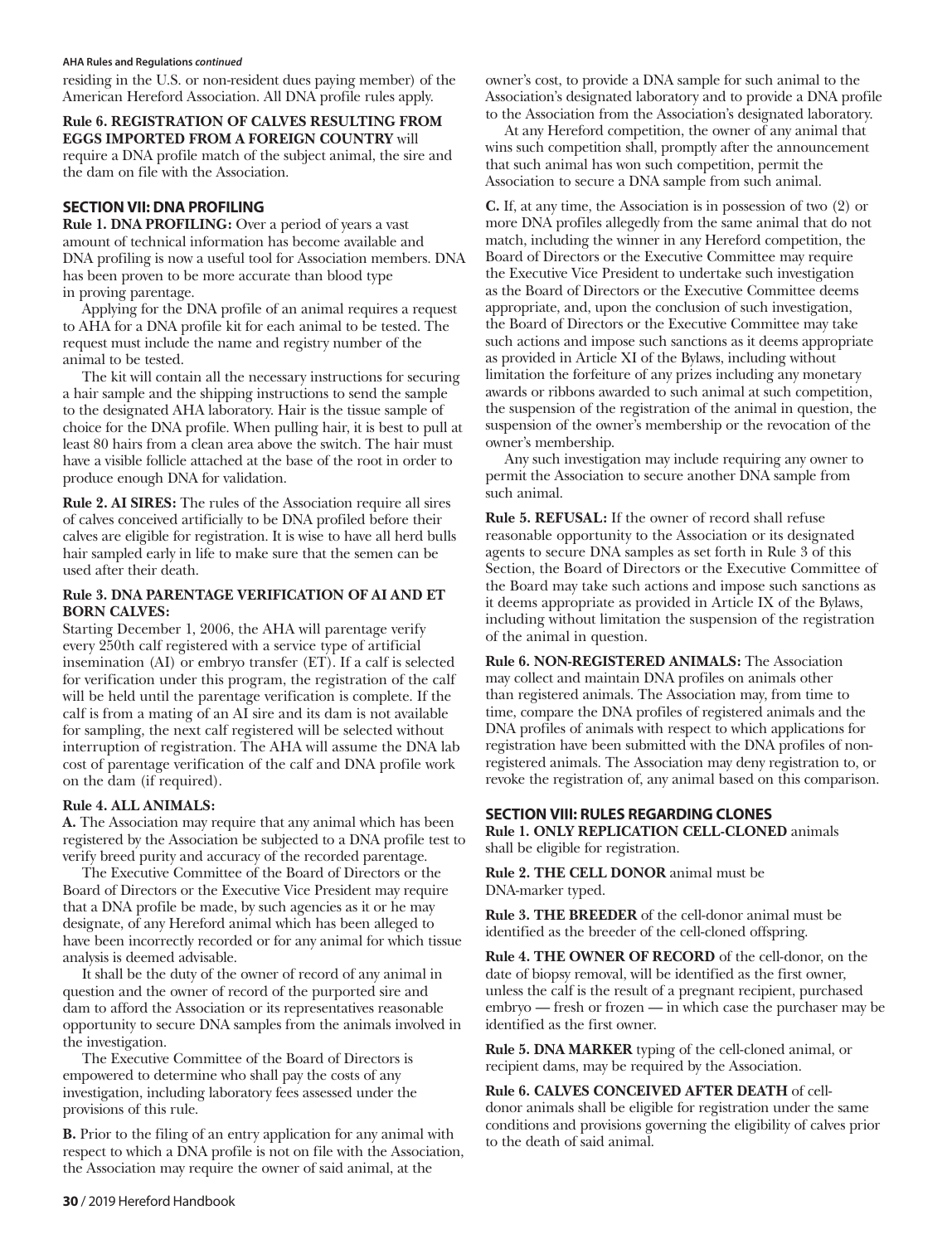**Rule 7. REGISTRATION OF CELL-CLONED** transplants shall be made on a special form, provided by the Association, at the regular fee, plus an additional fee as determined by the Board of Directors.

**Rule 8. REGISTRATION CERTIFICATES** issued for cell-cloned transplants shall be so designated. The registration number of the animal, which is being cell-cloned shall also be stated on the registration certificate.

**Rule 9. NOTHING SET FORTH** herein should be construed as an indication that the Association takes any position as to the ownership rights, if any, of retained cell material. That is a separate matter reserved for discussion and/or negotiation between the buyer and seller.

#### **Rule 10. INITIAL BREEDING VALUES – EXPECTED PROGENY**

**DIFFERENCES (EPDs)** generated from National Cattle Evaluation for a cloned animal shall be the same values as the cell-donor animal. All data of future progeny from a cloned animal will be pooled with the cell-donor progeny data for genetic evaluation.

#### **SECTION IX: GENETIC DEFECT POLICY**

#### **Procedures for collecting abnormality data and reporting the information to the AHA membership:**

Physical and functional abnormalities are present in all breeds of cattle. In order to monitor abnormalities in Hereford cattle, the American Hereford Association requests the collection of abnormality information from AHA members on a voluntary basis.

Specialist, Dr. David Steffen, veterinarian for the University of Nebraska Veterinary and Biomedical Science Department, has worked closely with many breeds in the area of genetic abnormalities. The AHA will be working with him to diagnose abnormalities as being genetic or non-genetic in origin.

Not all abnormalities are genetic in origin. Some defects can be attributed to sickness or nutrition. Dr. Steffen works to determine the root cause of the defect.

#### **All AHA members are invited to read the procedures for reporting genetic abnormalities.**

#### **A. Reporting Physical Abnormalities to AHA**

Any AHA member who becomes aware of a possible physical or functional abnormality in an AHA-registered animal shall immediately notify the AHA Director of Breed Improvement at 816-842-3757.

Upon receiving notification of a possible physical functional abnormality, the AHA Records Department will take the following steps to confirm the abnormality and determine if it is genetic in origin:

- **•** Provide the member with an abnormality report form, which the member shall promptly complete and return to the AHA:
- **•** Provide the member with instructions for collecting and submitting for analysis as deemed appropriate blood and tissue samples from the animal in question.

The reporting member shall promptly comply with all AHA instructions regarding the gathering and submission of tissue and blood samples.

#### **B. AHA Genetic Consultant**

The AHA will refer confirmed physical abnormalities to a genetic consultant for analysis. The genetic consultant shall be chosen by the AHA Board. Currently the genetic consultant is David Steffen, DVM PhD, from the University of Nebraska. The AHA genetic consultant is responsible for determining if sufficient evidence exists to establish a definite cause of a particular physical abnormality. All AHA members shall cooperate fully in any investigation necessary to such determination. The genetic consultant will advise the Board of diagnostic criteria for established genetic diseases and will evaluate evidence to determine if diagnostic criteria are met. Dr. Steffen

will perform these evaluations as a pathologist for the Nebraska University Diagnostic Center.

#### **C. Notification to Owners of Affected Animals and Owners of Parents of Affected Animals**

Once a physical abnormality has been confirmed and parentage has been verified, all owners of record of the abnormal animal and owners of record of the parents of the abnormal animal will receive the following information from the AHA:

- **•** A description of the physical abnormality in question.
- **•** The recorded sire and dam of the abnormal animal.
- **•** Whether as a preliminary matter the abnormality appears to be genetic in origin.
- **•** If the abnormality appears to be genetic, what steps are planned to determine whether the parents of the abnormal animal are carriers of the physical abnormality.

#### **D. Notification to AHA Membership**

Upon confirmation that an AHA-registered animal has either (i) produced a sufficient number of abnormal progeny (at least two confirmed, parent-identified cases) such that there is a high likelihood that such animal is a carrier of a genetic defect, or (ii) been the subject of positive DNA test (See Section E) that indicates that such animal is a carrier of a genetic defect, the AHA will immediately notify by certified mail the owners of record of the confirmed carrier of the AHA's intent to designate their animal as a confirmed carrier of a genetic defect. In addition, the AHA will immediately add a special code to the animal's registration to indicate this fact. An animal that has been designated as a confirmed carrier of a genetic abnormality shall be immediately placed on a confirmed carrier list, which will be disseminated on the AHA website and which will be available upon request.

Any AHA member who may be aggrieved by the AHA's designation of a particular animal as a confirmed carrier of a genetic defect may file a complaint with the AHA Executive Committee within thirty (30) days after the mailing of the certified letter. The filing of such a complaint will not stay the confirmed carrier designation. The complaint shall be heard and disposed of by the Executive Committee in accordance with the procedures set forth in Article XI of AHA's Bylaws. In the event that a complaint has not been filed within thirty (30) days after the mailing of the certified letter, the confirmed carrier designation will become final.

In the event that the complaint results in a final unappealable determination that the subject animal is not a confirmed carrier of a genetic defect, AHA will immediately remove the special code from the animal's registration. In addition, such animal shall be immediately removed from the confirmed carrier list.

The AHA will not give notice of confirmed or suspected genetic abnormalities with respect to any particular animal to any AHA member or to any owners of related AHA-registered animals except as specifically set out in these rules. The foregoing shall not prohibit AHA from giving the members notice of, and general information concerning, a genetic abnormality so long as no particular animal is referred to in connection with such information. Any other notification is the sole responsibility of the owner(s) of the confirmed or suspected carrier parent.

#### **E. DNA Genetic Abnormality Testing**

In the case the AHA identifies a gene marker test for a genetic abnormality, animals may be tested to determine carrier status by an AHA approved laboratory. If breeders wish to officially confirm an animal free of a genetic abnormality and designate it as such on the animal's pedigree, then the following guidelines must be met:

- **•** The breeder must request the DNA test kit from the AHA Records Department.
- **•** The results of the test must be returned directly to AHA from the official lab.